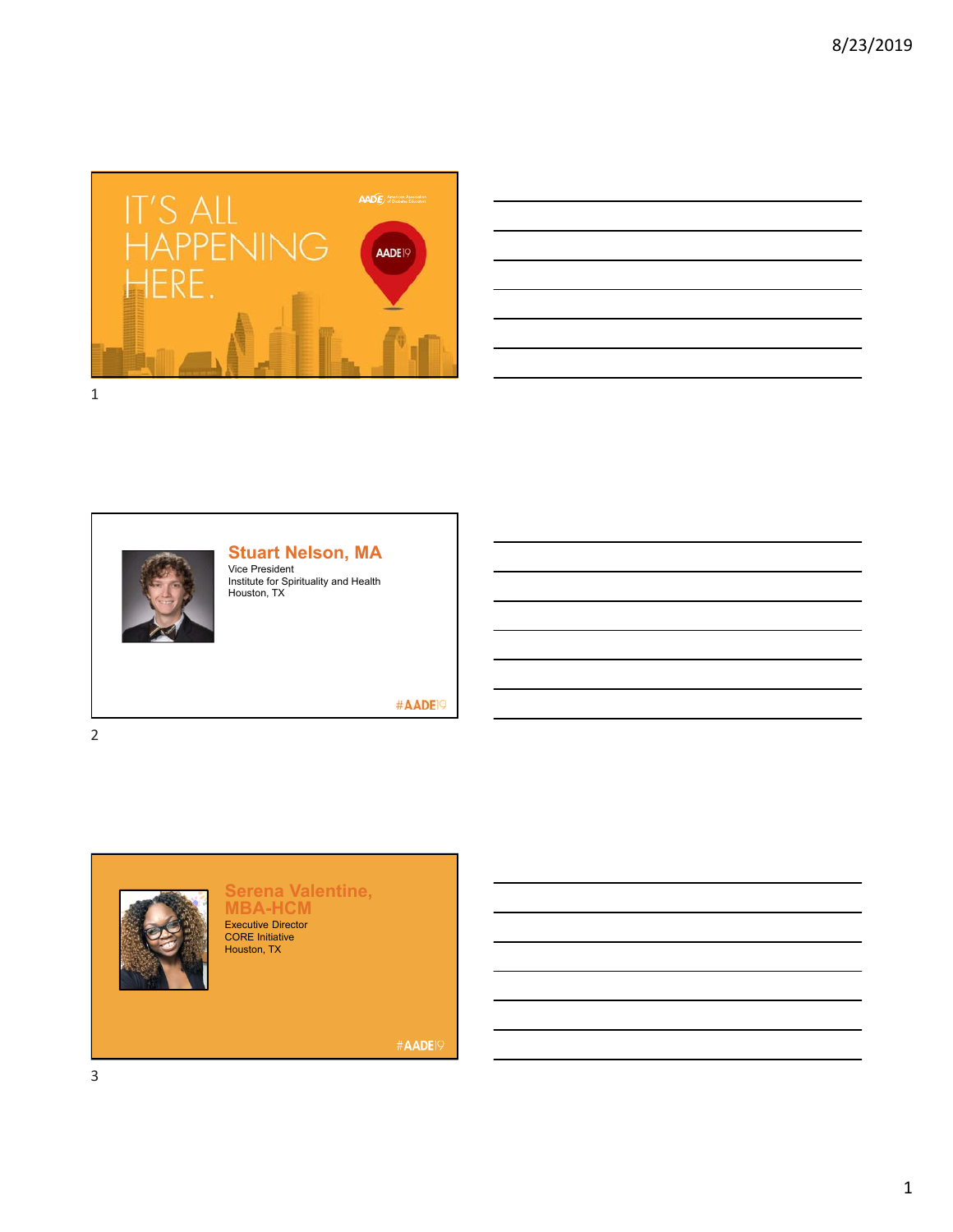# **Disclosure to Participants**

- 
- Notice of Requirements For Successful Completion Learning goals and objectives on next slide Learners must attend the full activity and complete the evaluation in order to claim continuing education credit/hours
- Conflict of Interest (COI) and Financial Relationship Disclosures:<br>- Presenter: Stuart Nelson. VP. Institute for Spirituality and Health NONE – Presenter: Stuart Nelson, VP, Institute for Spirituality and Health - NONE – Presenter: Thomasina Burns – NONE
	-
- Non-Endorsement of Products: Accredited status does not imply endorsement by AADE, ANCC, ACPE or CDR of any commercial products displayed in conjunction with this educational activity
- Off-Label Use:
	- Participants will be notified by speakers to any product used for a purpose other than for which it was approved by the Food and Drug Administration.

#AADE<sup>19</sup>

4

## **Learning Objectives**

- Learn to create tools to engage faith communities in a culturally considerate way.
- Recognize the nuances of religious belief and practice, and their relationship to health promotion.
- Describe the unique considerations that must be made when working with communities of faith.

#AADE<sup>19</sup>

5

#### **The Faith + Diabetes Initiative**

• **The Faith and Diabetes Initiative** *is part of* **Cities Changing Diabetes – Houston**  *and is an effort to engage communities of faith around diabetes awareness, prevention, and treatment.*

#AADE<sup>19</sup>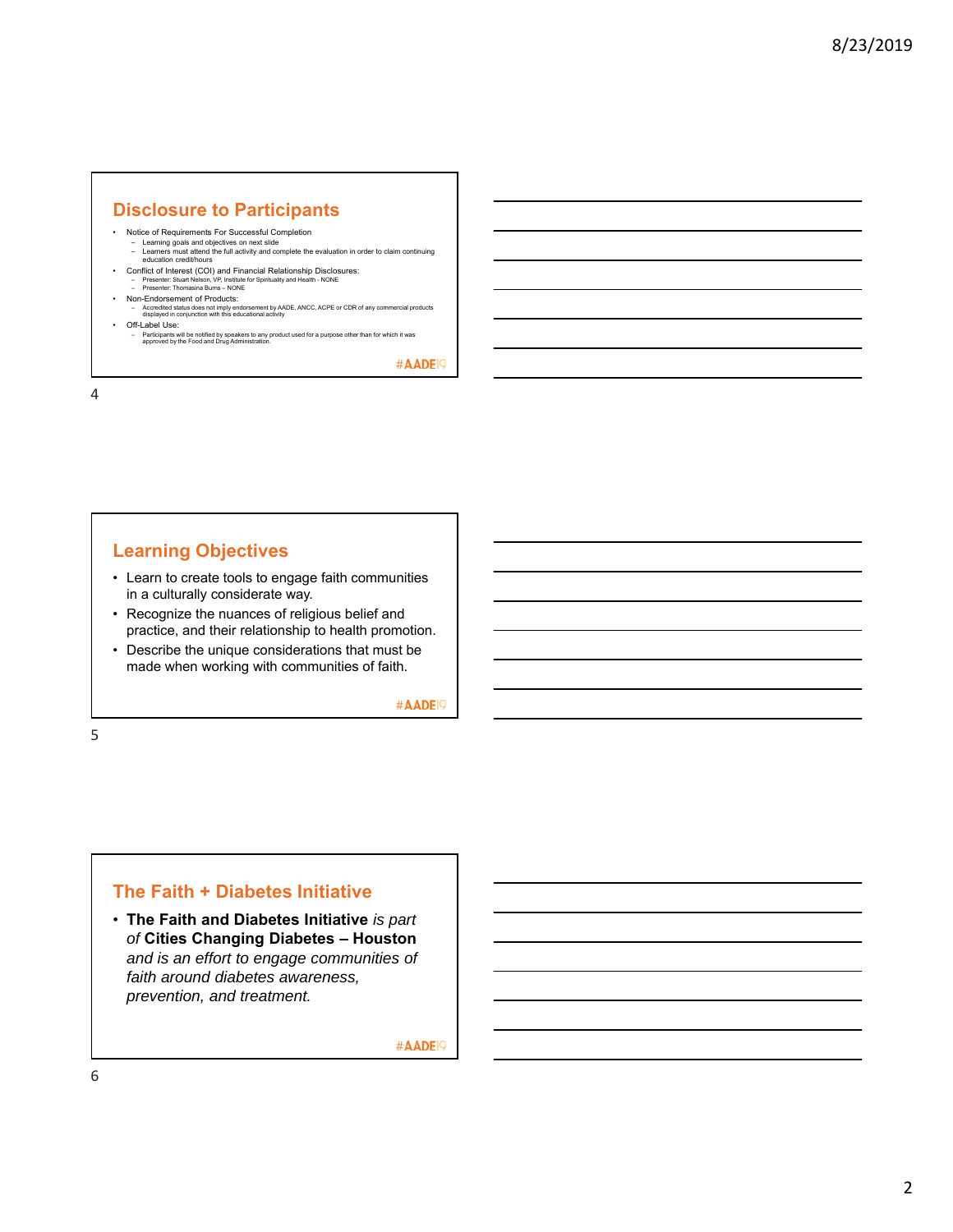### **Congregational Health Leadership Training Program**

• *Central to The Faith and Diabetes Initiative is the* **Congregational Health Leadership** *program, which empowers lay leaders in diverse communities of faith to address pressing health issues, with a special focus on diabetes.*

#AADE<sup>19</sup>



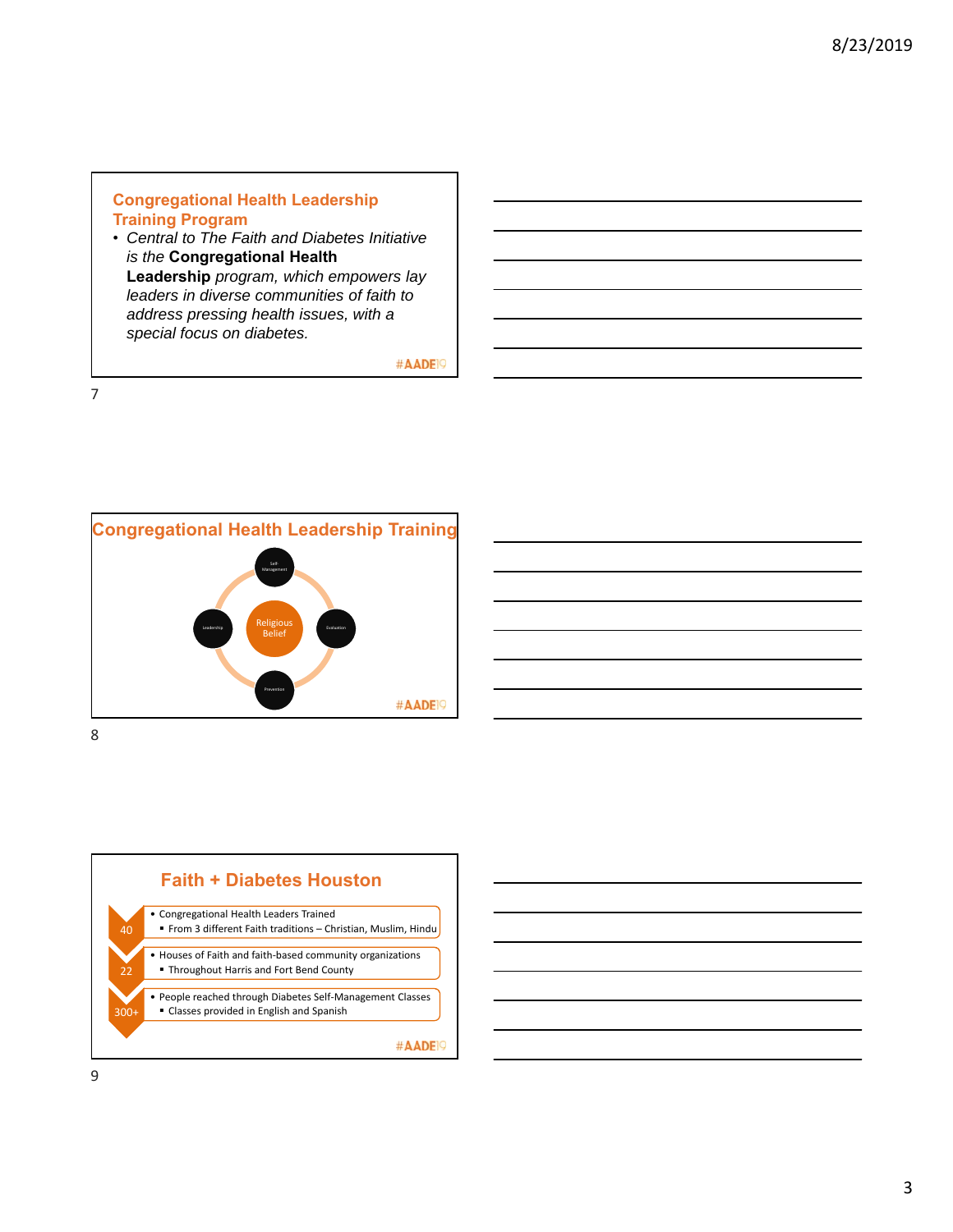# **Religious Studies**

- Describes, compares, explains, and interprets traditions.
- Contexts vary widely
- Key concept: reflexivity
- \*\* Different from seminary, divinity, theology, etc.

#AADE<sup>19</sup>

10

# **Religious Studies x Public Health**

- Can we draw upon theories and methods from religious studies to aid in diabetes education?
- Yes! The **Building Blocks Approach**  (Taves) has been employed in this initiative.

#AADE<sup>19</sup>

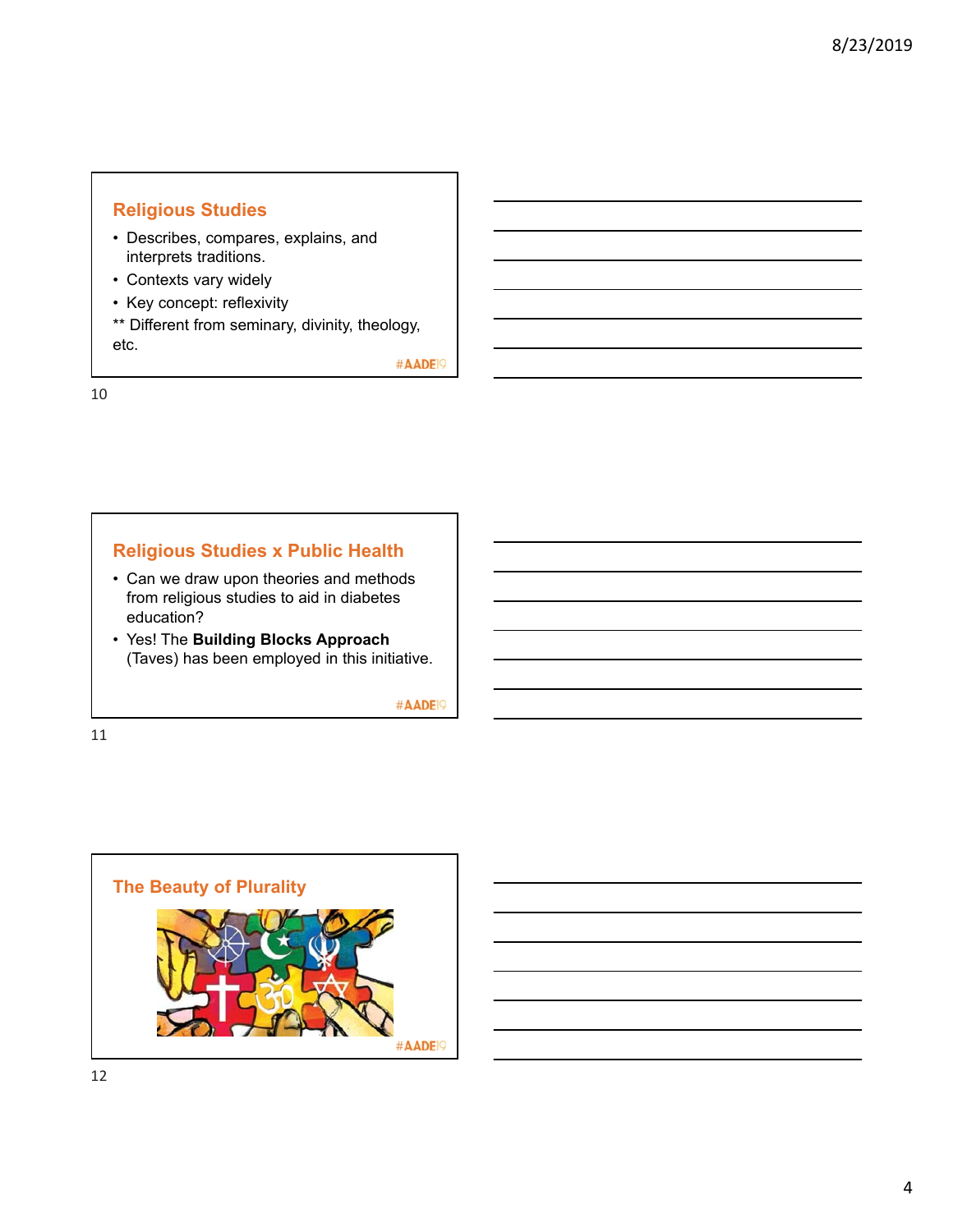### **Differences Are Important to Recognize**

According to your tradition…

- What does it mean to be healthy?
- What's the best way to become healthy?
- What ultimate concerns should we care about?
- What "big questions" are important, and how can we answer them? – Where do we come from? Where are we going? What is the purpose of our time on earth? What is the nature of the divine?

**We likely all have different answers to these questions, sometimes even within the same tradition!** #AADE<sup>19</sup>

13

#### **More differences…**

Q: What are some ways in which a community of faith is different from, say, a school, business, public community center, library, etc.?

#AADE<sup>19</sup>

14

So, it is difficult to make generalizations across traditions, but there is *something* that distinguishes religious from secular…

Across traditions we all have examples of…

**SPECIAL THINGS**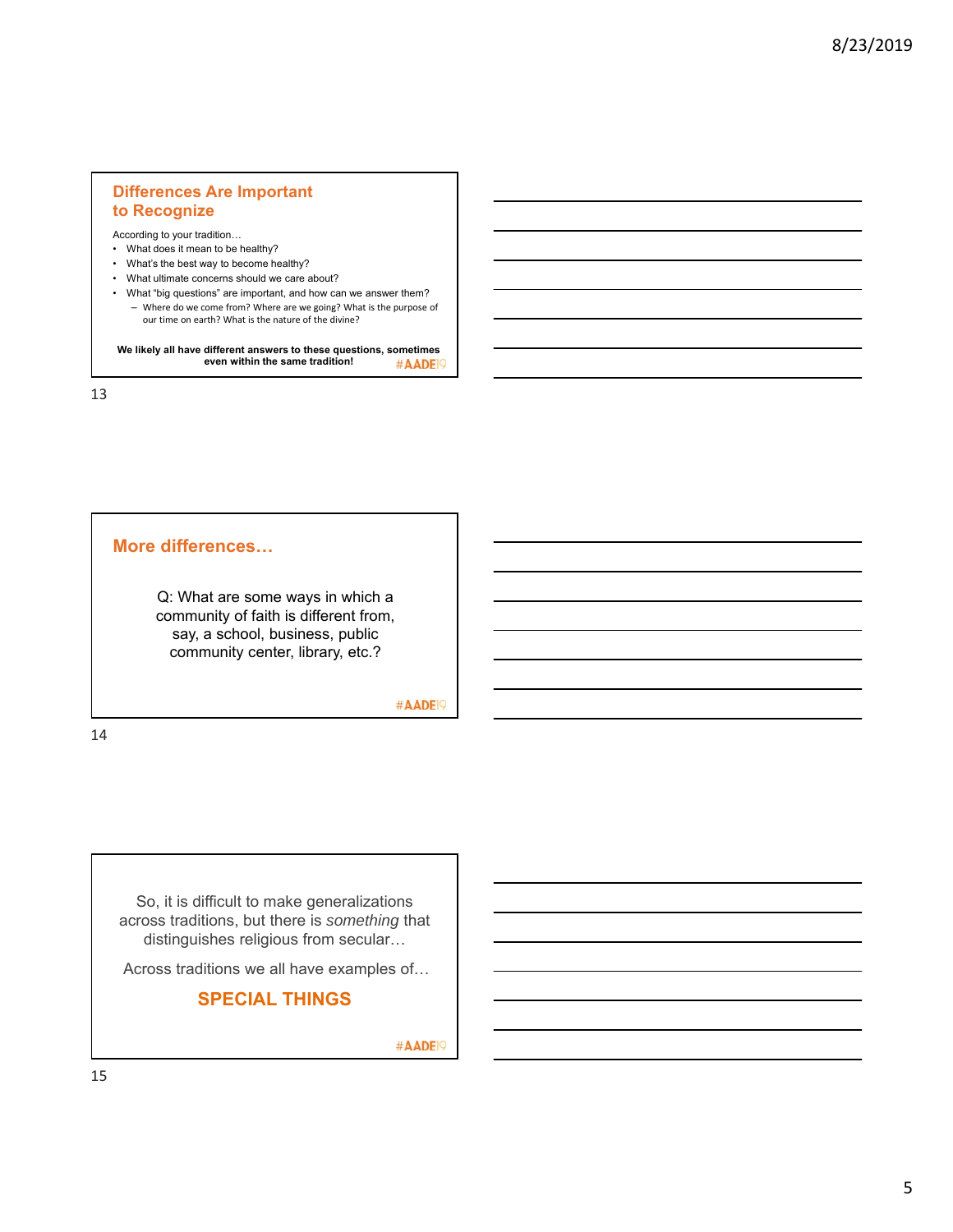#### • People • Places • Times and Seasons • Objects • History • Values and • Powers/Forces • Goals and Methods • Beliefs • Texts • Practices/Rituals • Artwork • Stories • Food • Music • Language • Symbols **In our traditions, we have some version of special…**

- 16
- Decision Making • Sources of Authority
- Rules/Customs

#AADE<sup>19</sup>

**How can we leverage these special things towards building cultures of health?** #AADE<sup>19</sup> 17

**The Strength of Faith + Diabetes**

- Health information and support from their most trusted source
- Peer to Peer teaching and learning
- Participants have a spiritual foundation
- Dovetails well with other initiatives (Peer Support, for example)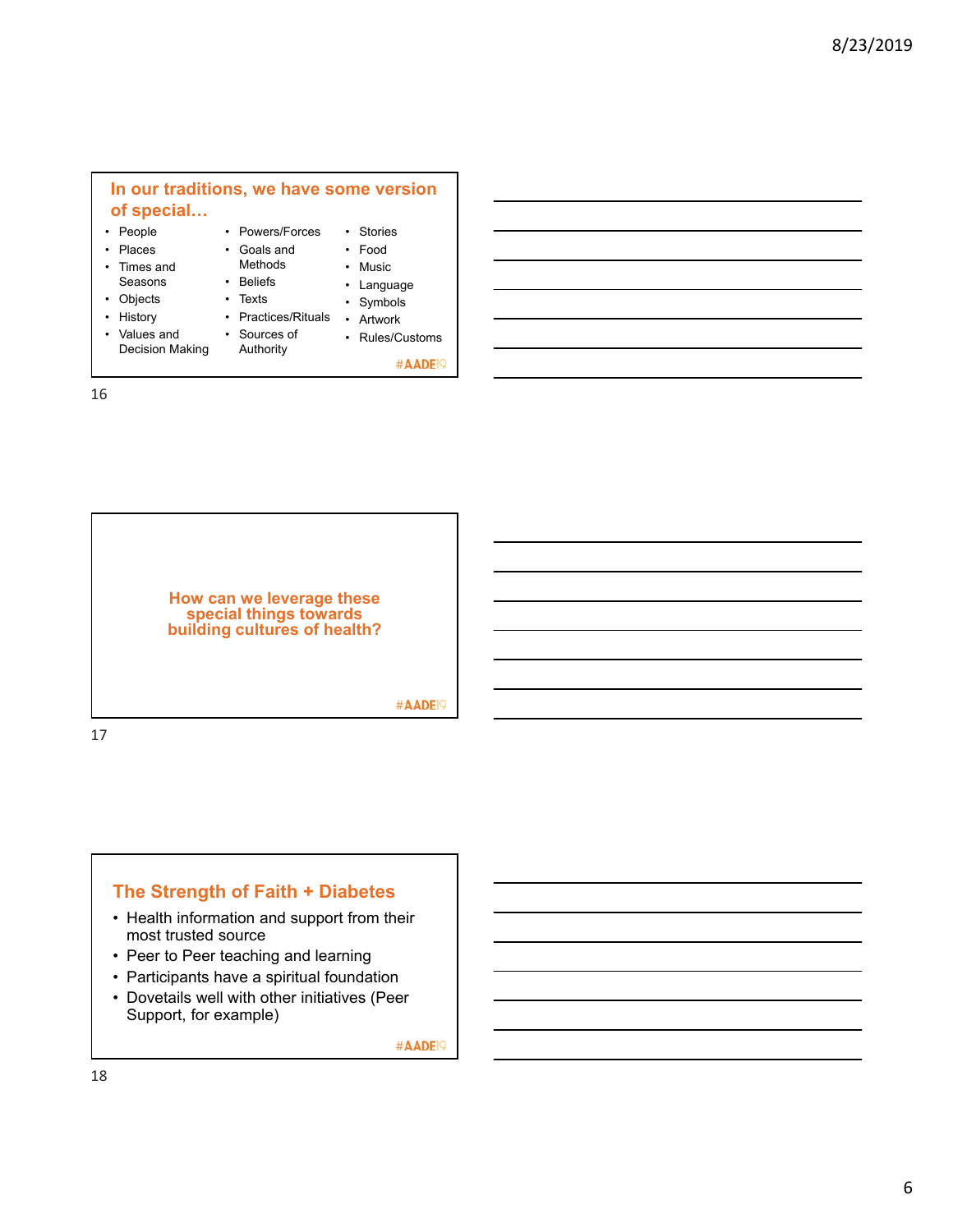# **Our Biggest Challenges**

- Consistency amongst the leaders
- Religious politics and bureaucracy
- Building confidence

#AADE<sup>19</sup>

19

# **The Amazing Opportunities**

- Widespread impact
	- The ability to reach beyond the participants
- Impacting and changing the culture of health
- Restoring faith in Healthcare
- Reaching people who are difficult to reach

#AADE<sup>19</sup>

20

# **The BEST part!**

- New Relationships
- The Impact
- Exposure
- Expansion